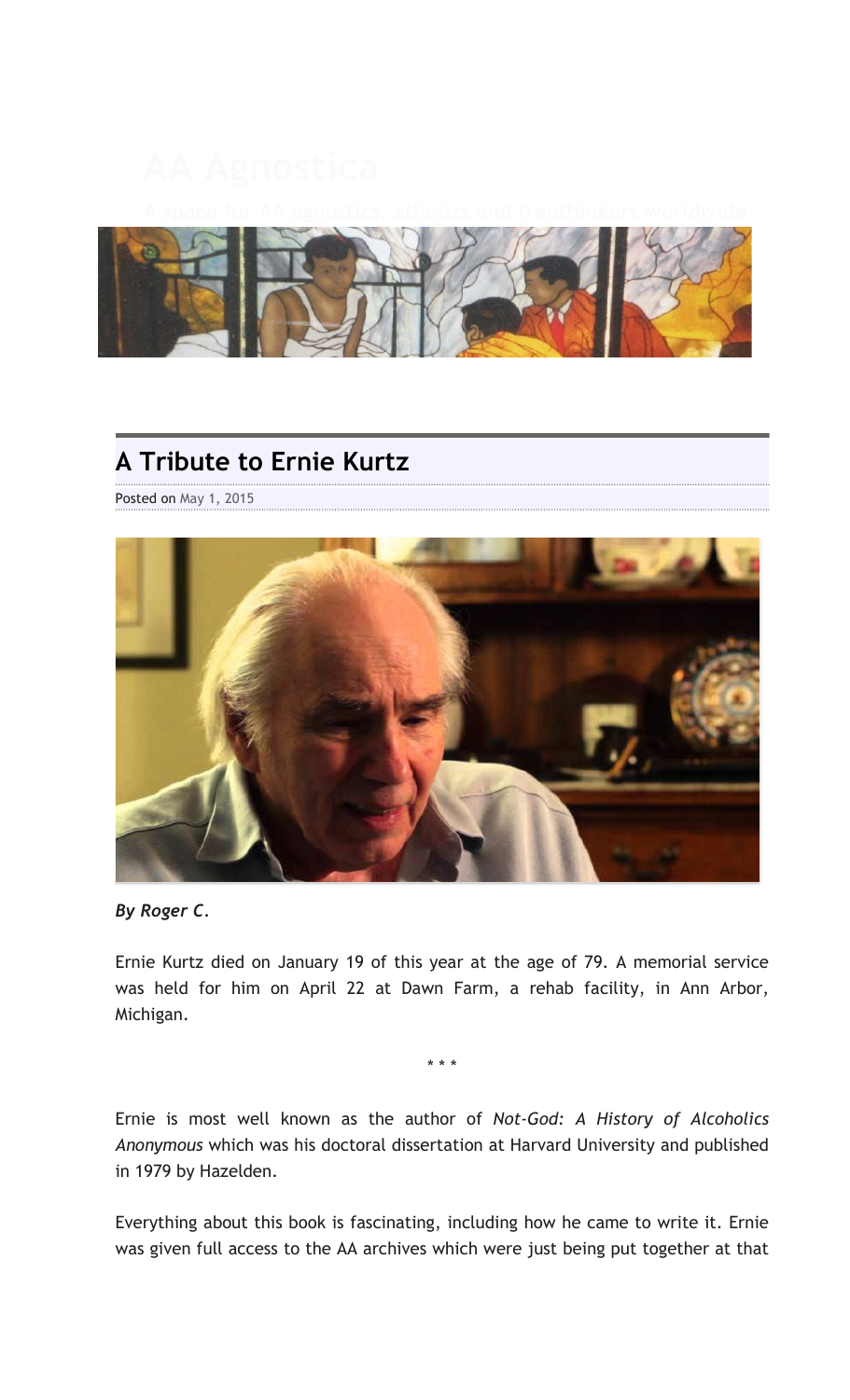time and he helped Nell Wing organize and catalogue its contents. Today that kind of unlimited access to the archives is virtually impossible.

The book is itself a treasure. It is broken into two parts: "The History" and "The Interpretation". A favourite chapter is VIII, "The Context of Religious Ideas", where Ernie wrote about the Oxford Group and its evangelical pietism with its "deep aversion to all emphasis on human strengths with a profound objection to any stress upon merely human sufficiency". Sound like anything you have ever heard in the rooms or in, say, the 12 Steps?

Like "No human power"?

In Ernie's obituary in The Fix, RIP Dr. Ernie Kurtz, Regina Walker writes:

*As an historian and researcher, Kurtz explored the social conditions and influences of the 1930s, Depression-era America in which AA was founded, and sought to place the institution and movement within that historic context. In addition, he explored the psychological and religious underpinnings of the group and emphasized that regardless of the individual's religious or spiritual belief system (or lack thereof), it was crucial for the alcoholic/addict to realize he/she was "Not God."*

Thus the name of the book.

That this history exists is essential. Otherwise there is no doubt that people would be making stuff up about AA's history to suit their own interests and beliefs. We are grounded in the reality of AA's early history and growth and that is thanks to one person and one person alone, Ernie Kurtz.

\* \* \*

Ernie was a priest. He was ordained a priest in 1961 and only left the Catholic Church in the late 1970s.

He was also an alcoholic.

"Slipping into his own alcoholism, he was admitted to Guest House's 3-month treatment program for priests in 1975 after continuing to drink following detoxification at the Harvard Infirmary". (William White, "Ernest Kurtz: The Historian as Storyteller and Healer," Alcoholism Treatment Quarterly) It was in fact while attending AA meetings that he became interested in the history of Alcoholics Anonymous. In the above-mentioned article by Bill White, he reported: "I was going to these AA meetings… I became very interested in the source of the ideas upon which AA was founded. I began to investigate AA History and the further I got into it, the more fascinated I became".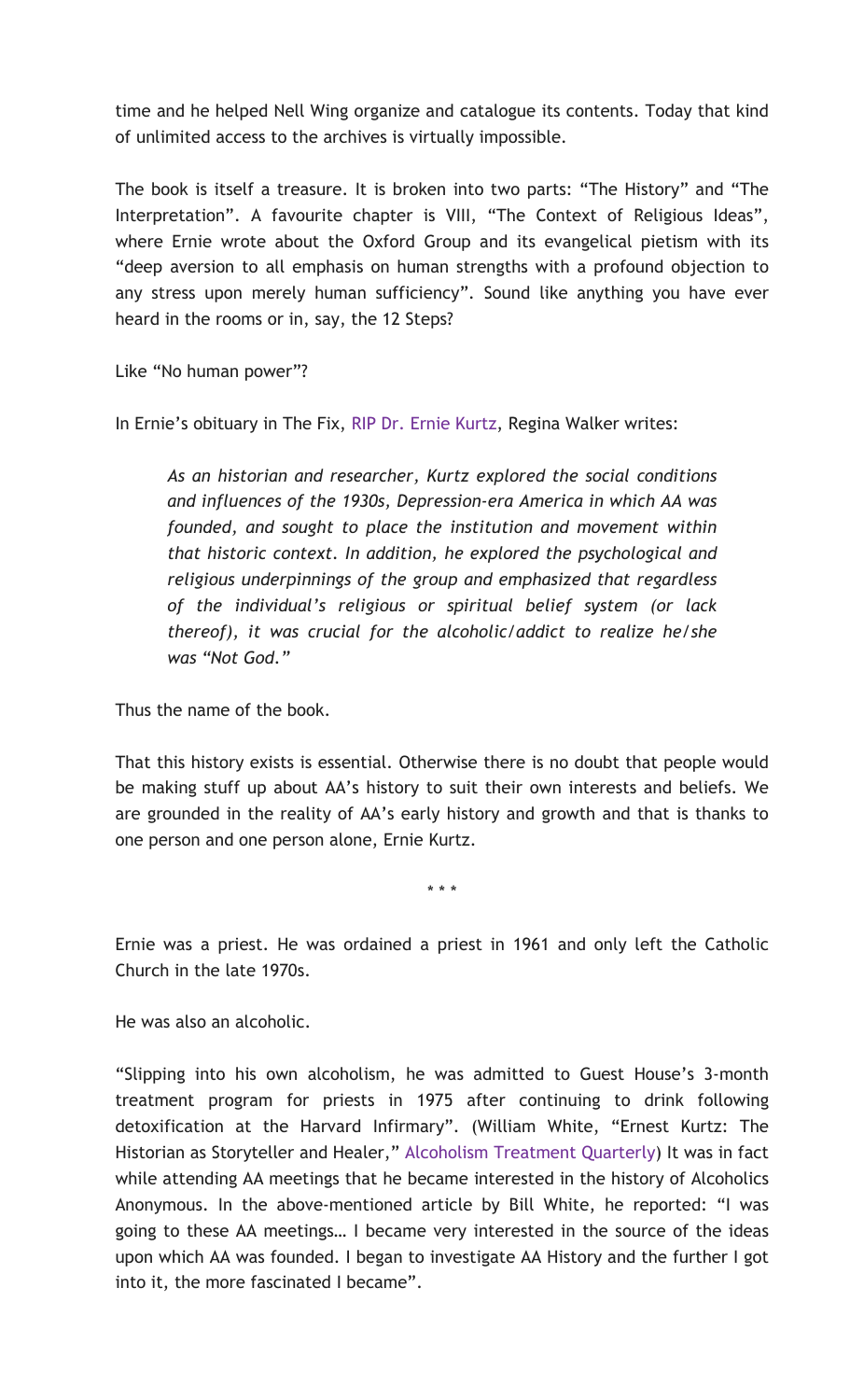After leaving the priesthood, Ernie began teaching at the University of Georgia where he met Linda, and they were married within a year. In 1990 they moved to Ann Arbor where they have lived for the past twenty-five years.

Ernie became friends with Katherine Ketcham and Bill White, with whom he would collaborate for the rest of his life.

\* \* \*

With Katherine, he co-authored two books: *The Spirituality of Imperfection* (1992) and *Experiencing Spirituality* (2014).

I reviewed *The Spirituality of Imperfection* in November, 2011, a few months after this website was first launched. In retrospect it wasn't much of a review. Ernie immediately noted that I had used the review pretty much to tell my own story in early recovery. But to my surprise, he wasn't offended; in fact, he thought it was appropriate and beneficial: the subtitle of the book is, after all, *Storytelling and the Search for Meaning*. As Bill White reports in his Personal Tribute to Ernie: "Ernie was a lover of stories and had a profound belief in the healing power of personal story reconstruction and storytelling".

Ernie became Bill White's friend and mentor when, in the early 1990s, Bill began writing *Slaying the Dragon: The History of Addiction and Recovery in* 



*Linda, wife of Ernie Kurtz, at the memorial service on April 22, 2015 at Dawn Farm in Ypsilanti, MI.*

*America*. Looking for counsel, Bill was referred to Ernie. "I had no way of knowing that what I expected to be a brief consultation on the history of AA would evolve into a prolonged mentorship, multiple professional collaborations, and an enduring friendship." *Slaying the Dragon* was originally published in 1998, and a second edition of the book was released in 2014. The book is essential for anyone interested in the history of addiction and recovery. With some 560 pages, it is well written and contains a huge wealth of information.

There were indeed "multiple professional collaborations" between Ernie and Bill. Three of these were published on AA Agnostica:

- A Message of Tolerance and Celebration (December 30, 2013)
- The Resilience of Alcoholics Anonymous (June 1, 2014)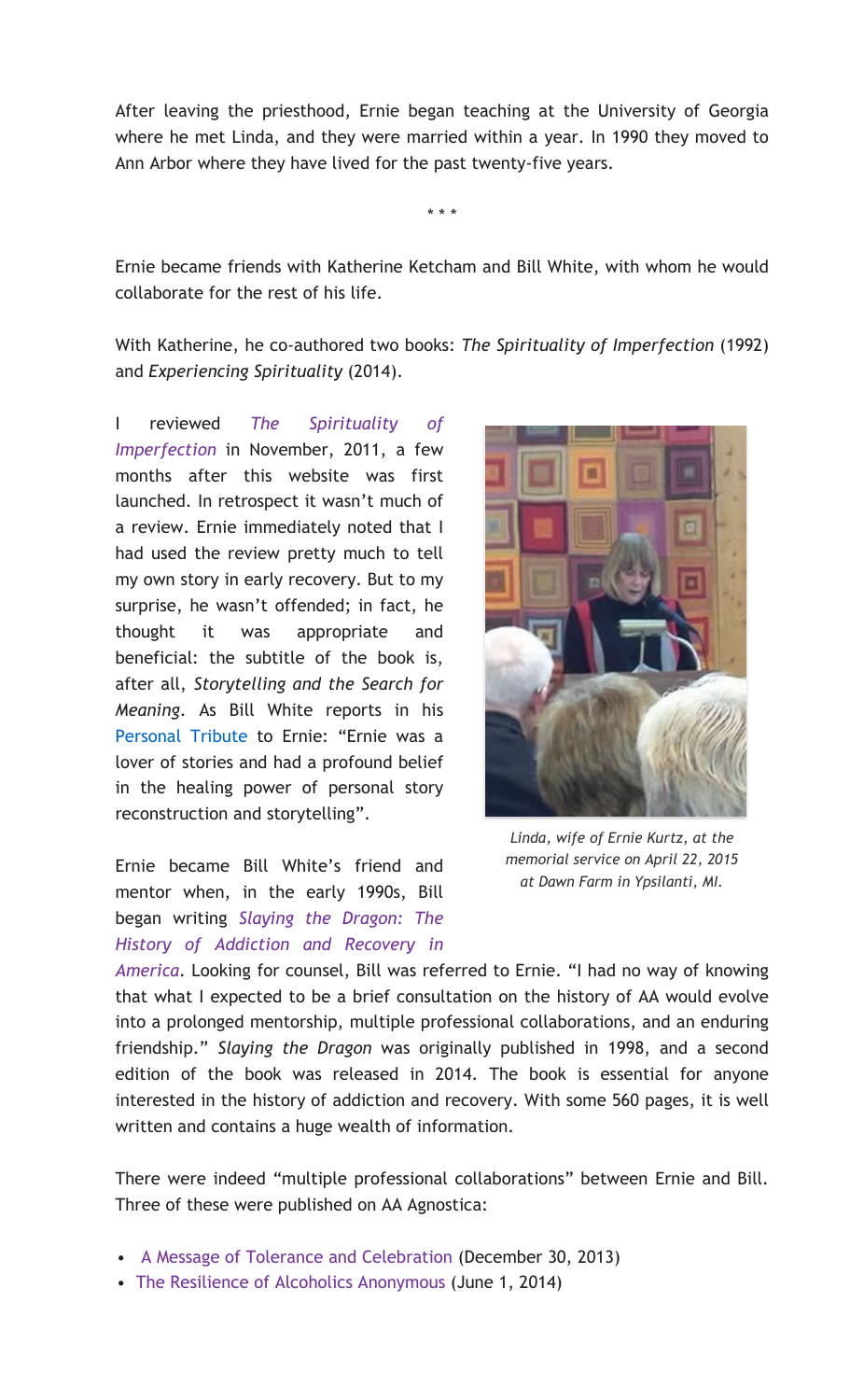## • AA Agnostica and the Varieties of AA Experience (August 3, 2014)

In the last article, originally posted on Bill White's website, Selected Papers of William L. White, Ernie and Bill commemorate the third anniversary of this website. "As historians dedicated to documenting the growing varieties of addiction recovery experience, it is fitting that we take a moment to acknowledge this milestone within the history of Alcoholics Anonymous (AA)."

Looking at the history of efforts to accommodate atheists and agnostics in AA, the professional collaborators note, "AA Agnostica's efforts to forge a secularized framework of recovery within AA thus has historic import".

\* \* \*

From the very beginning, Ernie was a friend of AA Agnostica.

In 2011, after my home group was booted out of the local GTA Intergroup, I began to write A History of Agnostic Groups in AA. Information and contacts that could help were hard to find, virtually impossible. Finally someone (Bill White, of course) referred me to Ernie Kurtz. I didn't know who Ernie was at the time, to be quite frank.

But Ernie did everything he could to help. This didn't come without occasional advice and cautions. He made it clear, for example, that he would not have any respect or tolerance for an article that was an attack on Alcoholics Anonymous.



I heard him.

*Bill White, author of Slaying the Dragon and professional collaborator with and friend of Ernie Kurtz.*

When I published the article, Ernie was generous and effusive in his praise:

> *(A) magnificent work — clear, concise, respectful, insightful. I appreciate your work, and I am sure many others will. I also hope, with you, that this information will help atheists and agnostics in other, smaller places to be able to find comfort in AA… The fellowship owes you a debt of gratitude, though it may take time for them to realize that.*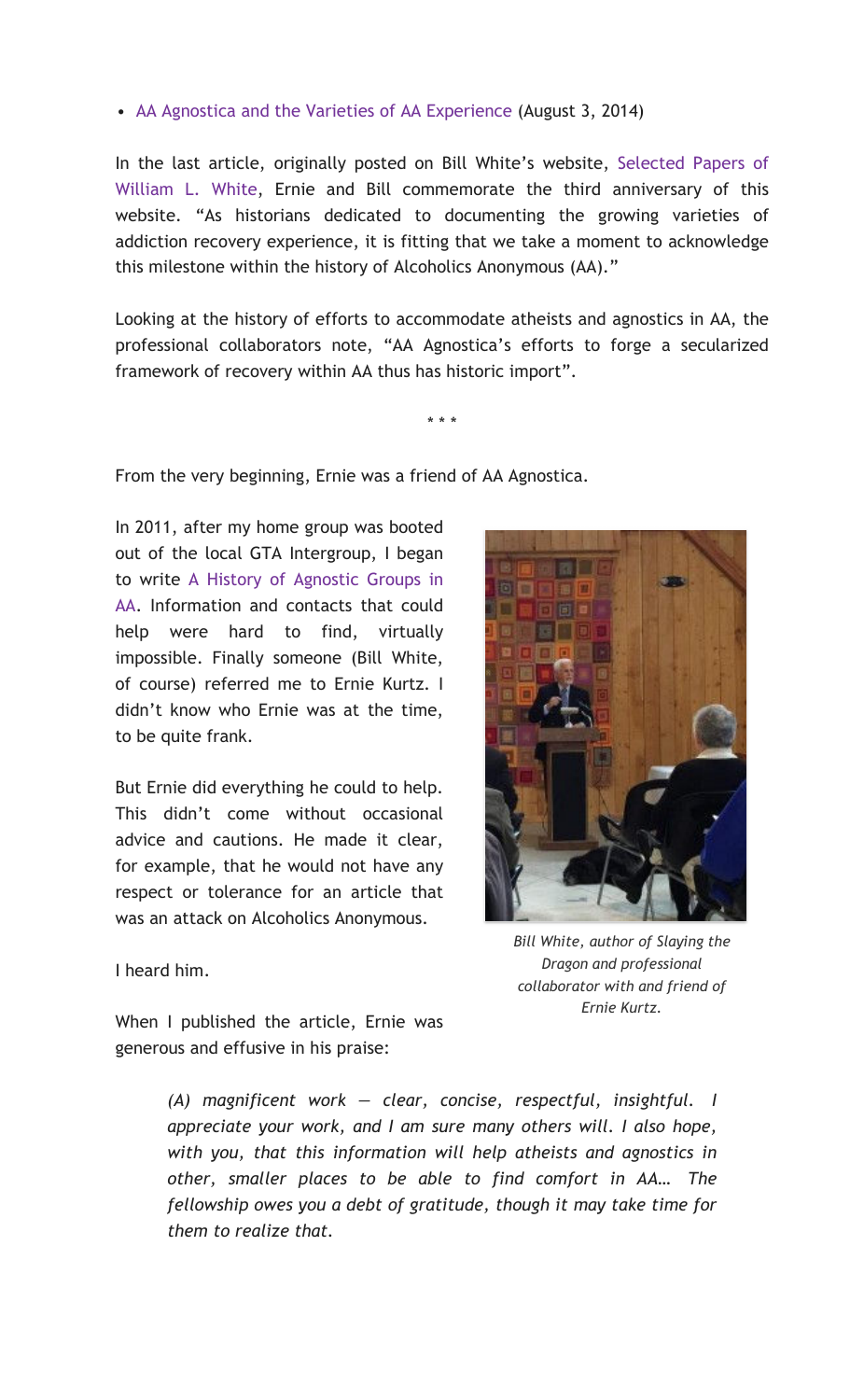I have said this repeatedly but let me say it again: I never would have completed the essay without the support that Ernie provided. Having by then lapped up his *Not-God* book, I had a total respect for Ernie and he thus legitimized my efforts in a way that could not have been done by any other person.

And why would he do this, a former priest? As Bill White reports in his Personal Tribute to Ernie, "He was particularly interested in the growth of secular spirituality within AA, as represented by such groups as Atheists and Agnostics in AA (Quad A) and AA Agnostica".

\* \* \*

But let's not get carried away, nor mislead.

Ernie was interested in, and supportive of, ALL paths to recovery.

This included both "secular and religious alternatives to AA" (Personal Tribute, Bill White) and those within the fellowship of AA who believe that God plays an essential role in their recovery and their day-to-day sobriety.

This fascination with a multitude of recovery methods goes back at least to 2005 when Bill and Ernie co-wrote an article which was reviewed on AA Agnostica in January, 2012, The Varieties of Recovery Experience.

And this fascination continued: Bill reports that Ernie said that if he were to write another book about AA, it would be called *The Varieties of AA Experience*.

For Ernie, it was all about recovery, no matter how one got there:

*…that strength could rise from the acknowledgement of weakness, that wholeness could rise from brokenness, that authentic connection and community could rise from the most severe forms of estrangement and isolation, that envy and resentment could give way to forgiveness and gratitude, that grandiosity and self- hatred could both give way to self-acceptance and humility, and that injury to others could give way to service to others. These poignant lessons he found within his observations of men and women recovering from alcoholism…*

*He led the effort by Faces and Voices of Recovery to create a Guide to Recovery Mutual Aid Resources that catalogued secular, spiritual, and religious mutual aid groups in the United States. Ernie was one of the few people who commanded wide relationships and respect across these boundaries. When Ernie reflected on these diverse pathways of recovery, he saw more similarities than differences. (Personal Tribute, Bill White)*